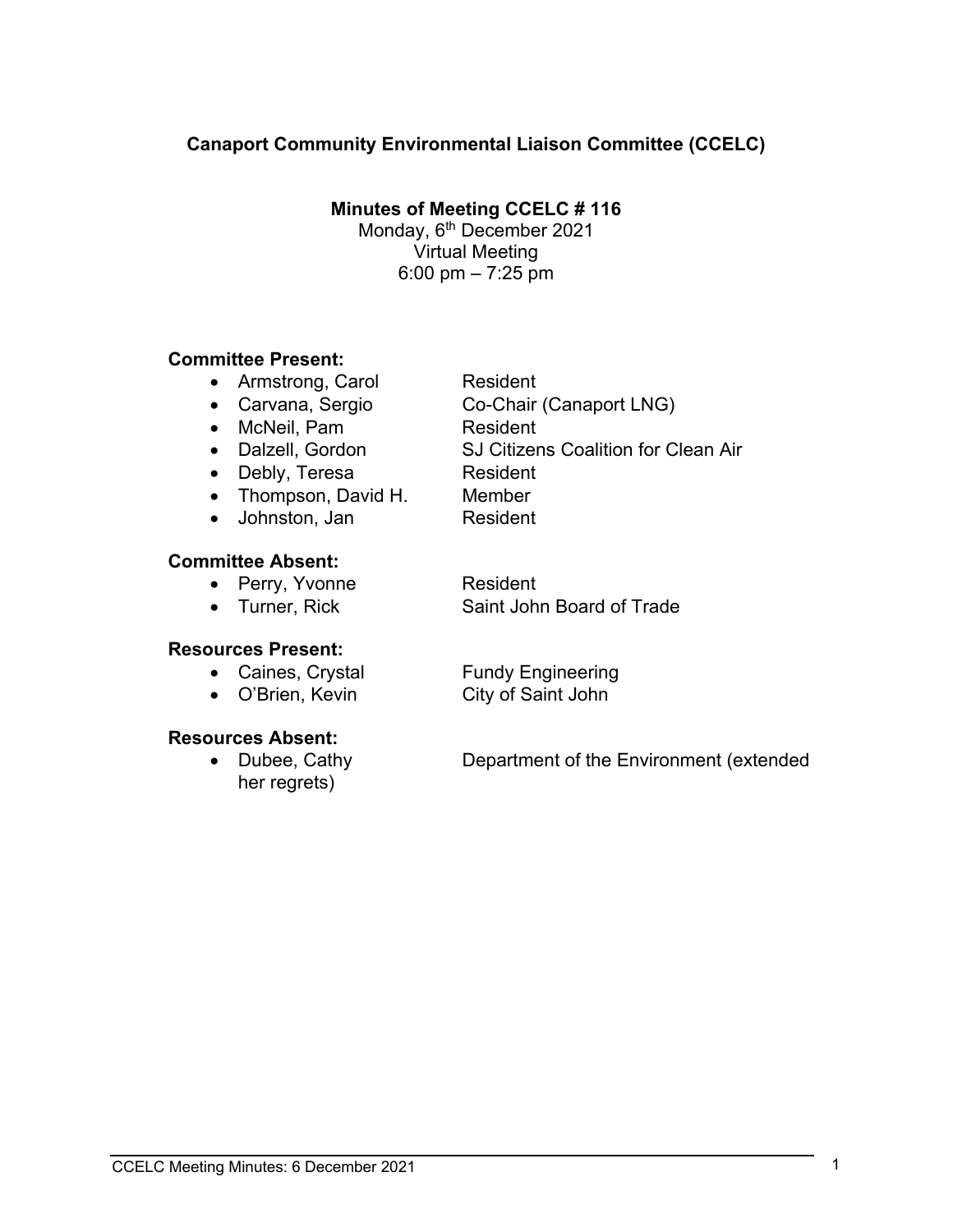*NOTE: THE MEETING WAS RECORDED. IF ANYONE WISHES TO OBTAIN A COPY, PLEASE REACH OUT TO CRYSTAL CAINES OF FUNDY ENGINEERING AT 506-343- 4473.* 

### **(1) BUSINESS ARISING FROM PREVIOUS COMMUNICATION REPORTS:**

A reminder that there is a co-chair vacancy. If there is any interest, please inform the committee.

## **(2) UPDATES**

The following updates were provided:

- Lawyers are currently finalizing the deal for Repsol's full ownership of the Terminal;
- The Terminal will no longer be known as Canaport LNG, but rather Saint John LNG;
- With this change, other than the logo, not much will change operationally;
- The signage was already removed along the Red Head Road, and will be replaced with a new sign;
- Sergio shared the new logo via screenshare;
- This change was mutually beneficial for both parties;
- Land ownership remains Irving Oil;
- Under the full ownership, Saint John LNG are looking at the commercial feasibility of some Projects that would be beneficial to the Terminal. These include:
	- o Micro-liquefaction unit that would allow the boil off gas to be liquefied and put back into the tanks. Currently, any boil off gas is sent out at a lower profit margin;
	- o Bunkering: would allow the refueling of ships with LNG. Refueling, or loading a ship causes an increase of boil off gas, so this Project would align with the micro-liquefaction unit. This project would utilize existing infrastructure, with some minor additions (*i.e.,* smaller refueling arm*, etc*.); and
	- $\circ$  These projects above are only in the very preliminary stages to see if they make financial sense to pursue. No decision has been made to proceed with these Project, and no permitting is underway.
- The Terminal underwent an ISO 14001 Environmental Management System (EMS) and an 45001 EMS for Occupational Health and Safety in October 2021. Both audits were a success with no non-conformance. These are annual audits;
- The Terminal also had an insurance audit, which typically happens once every three years. The results were favourable in that the risk rating was lowered.
- No spills, incidents, *etc.*; and
- Minimal send out currently, as is typical for this time of year (refer to the end of the minutes for a table summarizing send outs from December 2020 to November 2021, that was provided post meeting).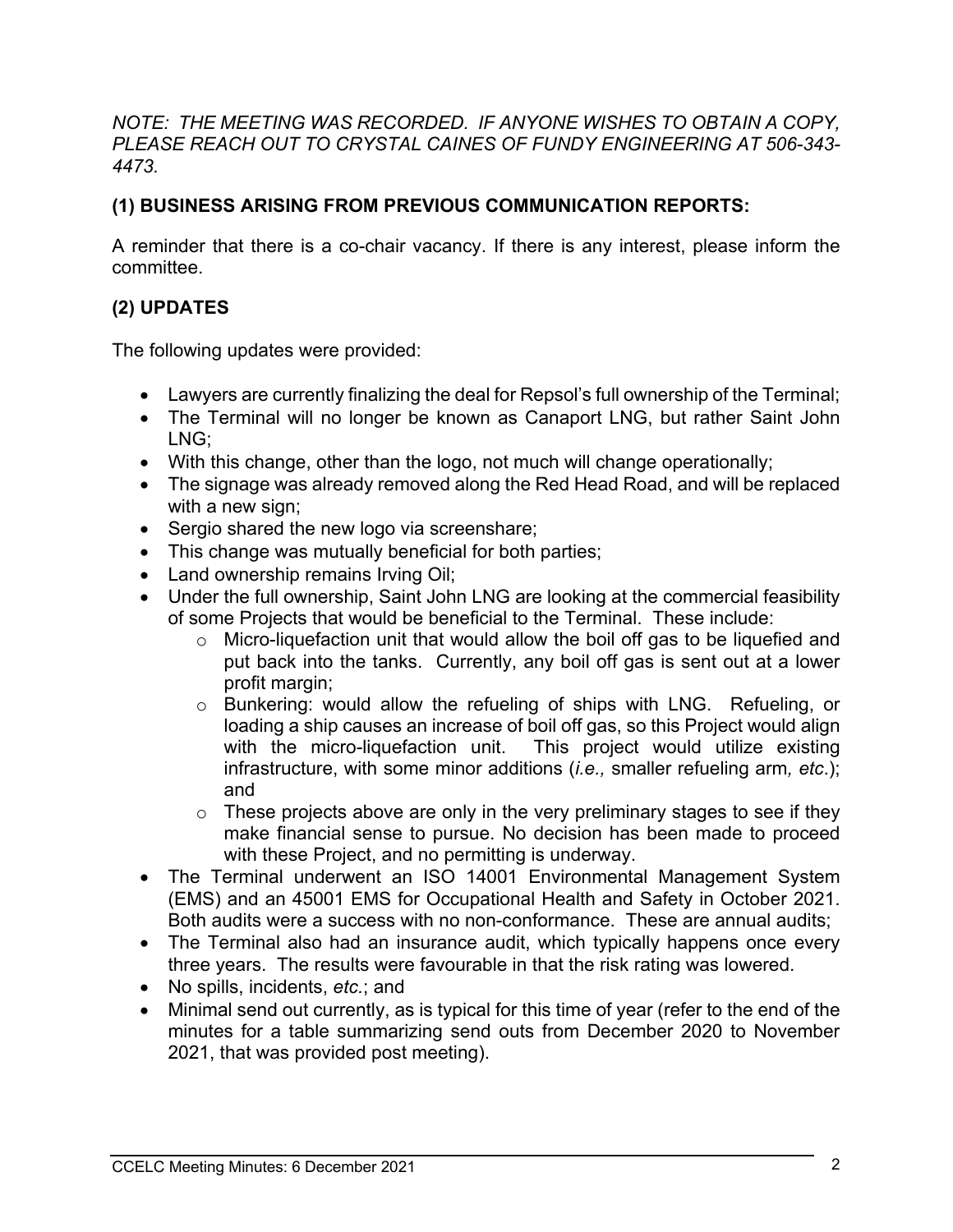The following questions/discussions resulted:

- Teresa inquired on the possibility of painting the tanks to allow them to blend in with the environment (along the water side in particular). Sergio indicated that it may be difficult to maintain the paint in that environment, but that he would pass along the idea to management.
- (Teresa D.) How many ships does the Terminal typically get in a year? (Sergio C.) 6-9 on average
- Kevin O'Brien indicated that the Fire Department made changes to their fee structure recently, which could impact the Terminal.
- Gordon noted the Cyber Security and Critical Energy Infrastructure had released a report on cyber security, and inquired as to whether the Terminal would be doing any upgrades. Sergio indicated a large security upgrade had been conducted a few years ago, and no further changes are planned at this time.

#### *Action 116-1: Sergio to pass along the idea of painting tanks to blend into the natural environment*

#### **NBDELG Update**

Cathy Dubee was unavailable to attend this meeting, and sent her regrets prior. No update was provided at the meeting; however, the following was provided post meeting from Cathy:

- No incidents for the fourth quarter of 2021;
- No exceedances in respect to water quality;
- No complaints from public; and
- Going forward into the New Year, NBDELG will be looking forward to receiving the bi-annual monitoring report, updated GHG plan, *etc.*

#### **MEETING ADJOURNED: 7:25 PM**

#### **NEXT MEETING DATE: TBD**

**LOCATION: TBD**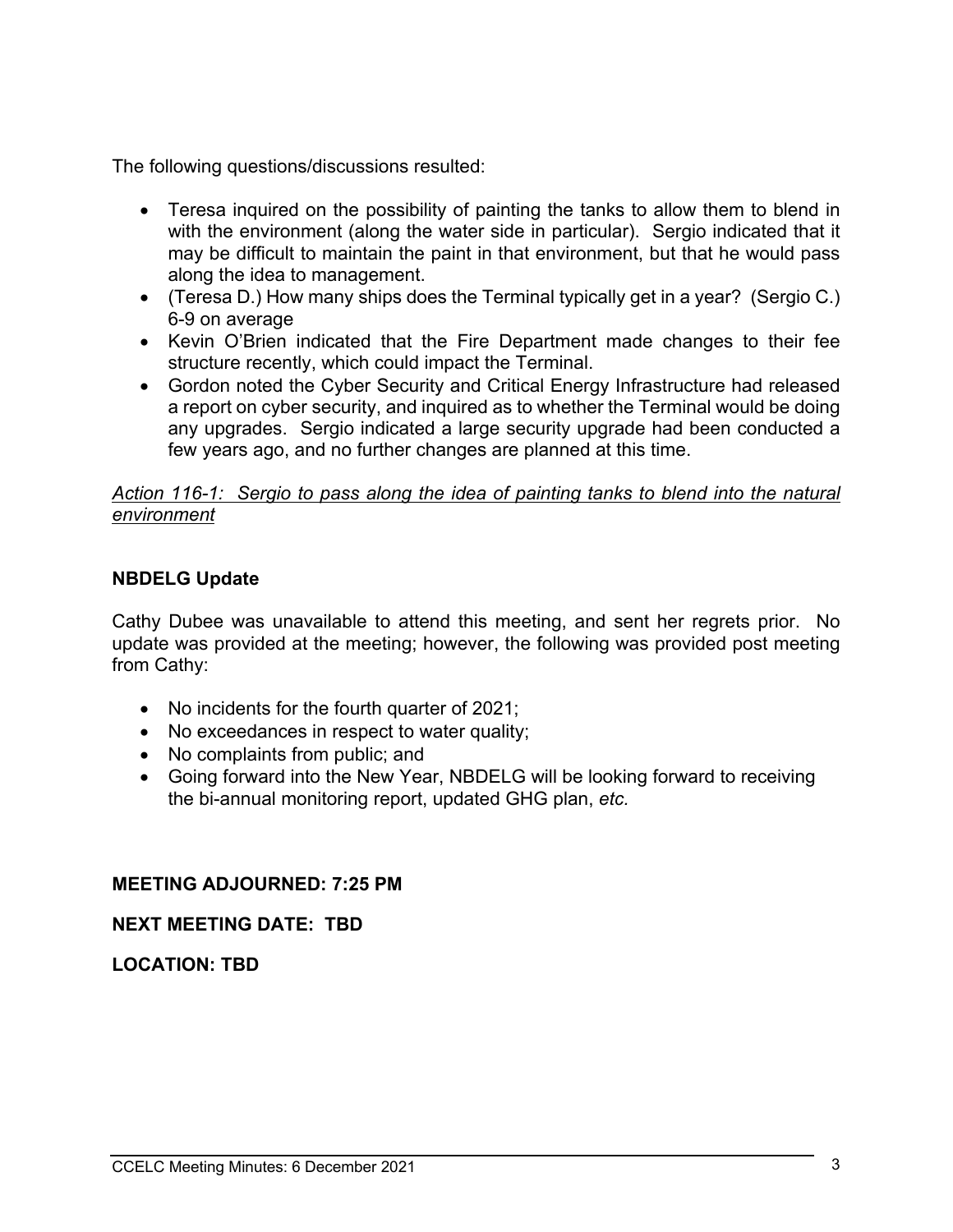## **SEND OUT DATA FROM DECEMBER 2020 – NOVEMBER 2021**

| Month            | Send-Out (MMBTU) |
|------------------|------------------|
| December 2020    | 4,211,850 (13%)  |
| January 2021     | 7,601,848 (23%)  |
| February 2021    | 10,649,616 (38%) |
| March 2021       | 1,987,724 (6%)   |
| April 2021       | 290,878 (1%)     |
| May 2021         | 315,721 (1%)     |
| <b>June 2021</b> | 299,025 (1%)     |
| <b>July 2021</b> | 356,809 (1%)     |
| August 2021      | 320,574 (1%)     |
| September 2021   | 285,417 (1%)     |
| October 2021     | 334,017 (1%)     |
| November 2021    | 309,789 (1%)     |